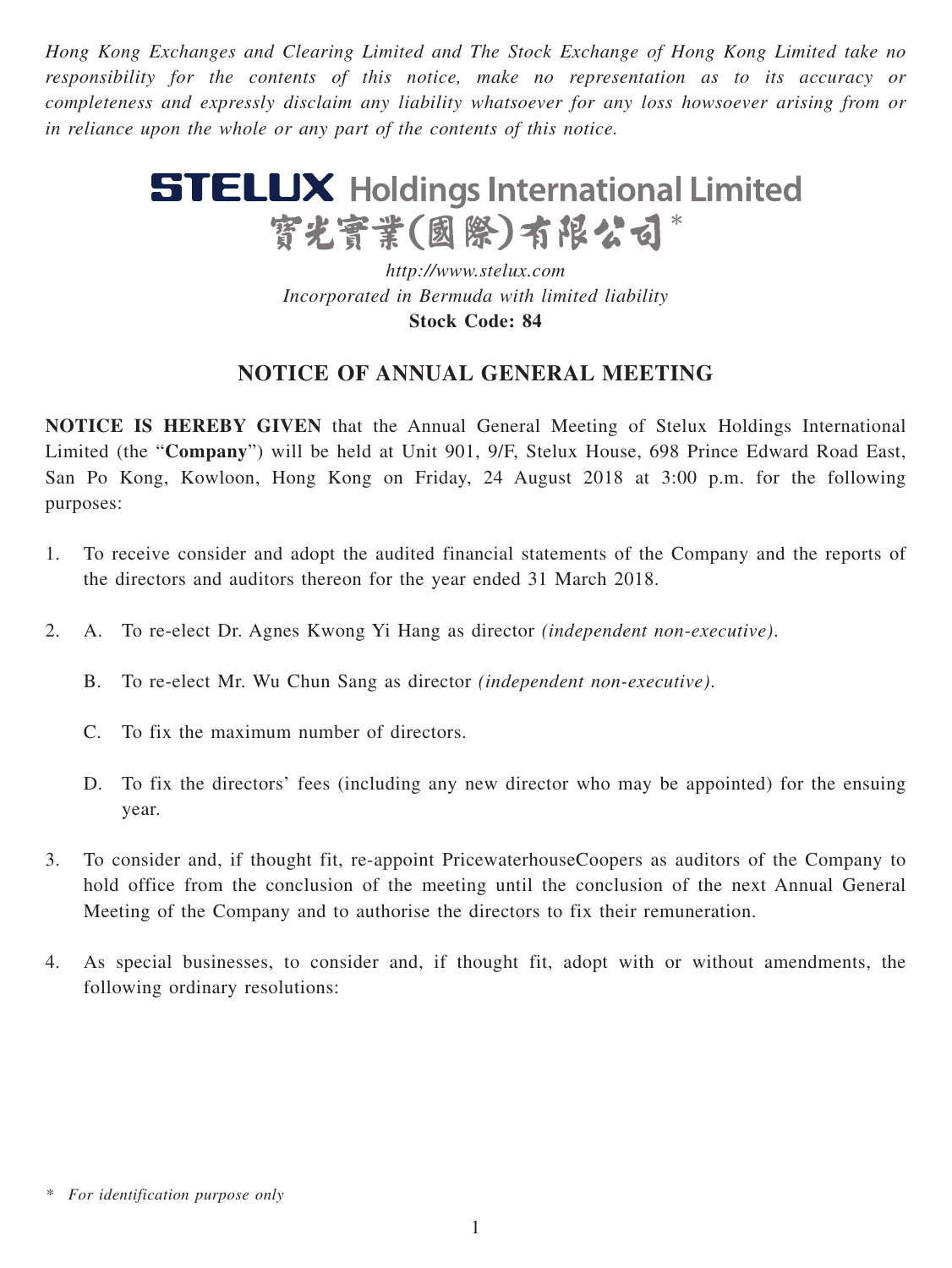### **ORDINARY RESOLUTIONS**

## (A) "**THAT**:

- (i) subject to paragraph (ii) below, the exercise by the directors of the Company during the Relevant Period (as hereinafter defined) of all the powers of the Company to repurchase its Shares on The Stock Exchange of Hong Kong Limited, subject to and in accordance with applicable laws, be and is hereby generally and unconditionally approved;
- (ii) the total number of Shares which may be repurchased by the Company pursuant to the approval in paragraph (i) above during the Relevant Period shall not exceed 10 per cent of the total number of Shares in issue at the date of passing this resolution, and the said approval shall be limited accordingly; and
- (iii) for the purpose of this resolution "Relevant Period" means the period from the passing of this resolution until whichever is the earliest of:
	- (a) the conclusion of the next annual general meeting of the Company;
	- (b) the expiration of the period within which the next annual general meeting of the Company is required by the Bye-laws of the Company or any other applicable laws to be held; or
	- (c) the revocation, variation or renewal of the authority given under this resolution by ordinary resolution of the shareholders in general meeting."

#### (B) "**THAT**:

- (i) subject to paragraph (iii) below and subject to the consent of the Bermuda Monetary Authority, the exercise by the directors of the Company during the Relevant Period (as hereinafter defined) of all the powers of the Company to allot, issue and deal with additional shares in the share capital of the Company and to make or grant offers, agreements and options which would or might require the exercise of such powers, be and is hereby generally and unconditionally approved;
- (ii) the approval in paragraph (i) shall authorise the directors of the Company during the Relevant Period to make or grant offers, agreements and options which would or might require the exercise of such powers after the end of the Relevant Period;
- (iii) the total number of Shares allotted or agreed conditionally or unconditionally to be allotted (whether pursuant to an option or otherwise) by the directors of the Company pursuant to the approval in paragraph (i), otherwise than pursuant to (a) a Rights Issue, (b) the exercise of rights of subscription or conversion under the terms of any warrants issued by the Company or any securities which are convertible into shares of the Company (c) the exercise of any option under any option scheme or similar arrangement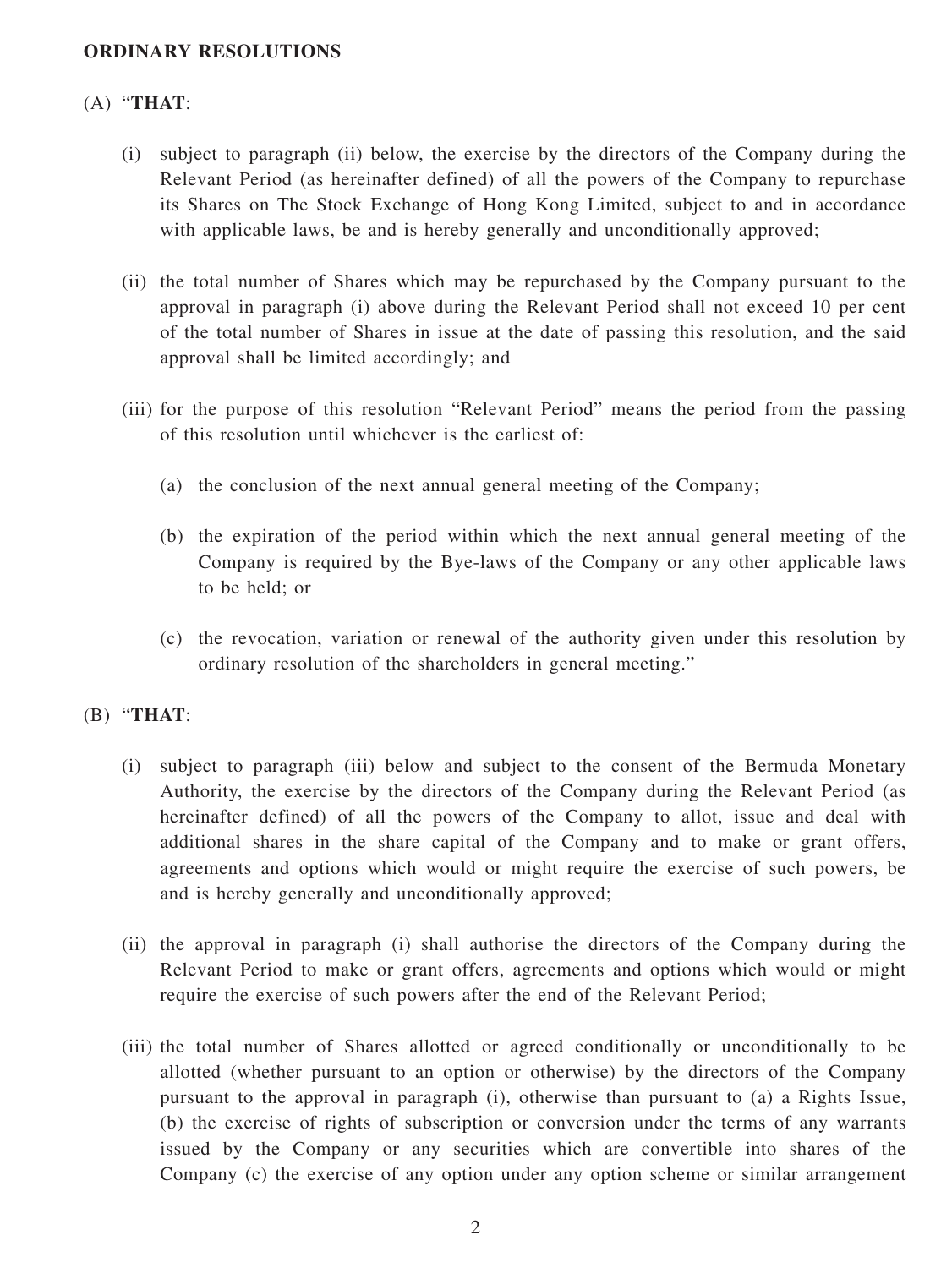for the time being adopted for the grant or issue to officers and/or employees of the Company and/or any of its subsidiaries of shares or rights to acquire shares of the Company or (d) any scrip dividend or similar arrangement providing for the allotment of shares in lieu of the whole or part of a dividend on shares of the Company, shall not exceed 20 per cent of the total number of Shares in issue at the date of passing this resolution and the said approval shall be limited accordingly; and

(iv) for the purposes of this resolution:

"Relevant Period" means the period from the passing of this resolution until whichever is the earliest of:

- (a) the conclusion of the next annual general meeting of the Company;
- (b) the expiration of the period within which the next annual general meeting of the Company is required by the Bye-Laws of the Company or any other applicable laws to be held; or
- (c) the revocation, variation or renewal of the authority given by this resolution by ordinary resolution of the shareholders in general meeting.

"Rights Issue" means an offer of shares open for a period fixed by the directors of the Company to holders of shares of the Company or any class thereof on the register on a fixed record date in proportion to their then holdings of such shares or class thereof (subject to such exclusion or other arrangements as the directors of the Company may deem necessary or expedient in relation to fractional entitlements or having regard to any restrictions or obligations under the laws of, or the requirements of any recognised regulatory body or any stock exchange in, any territory outside Hong Kong)."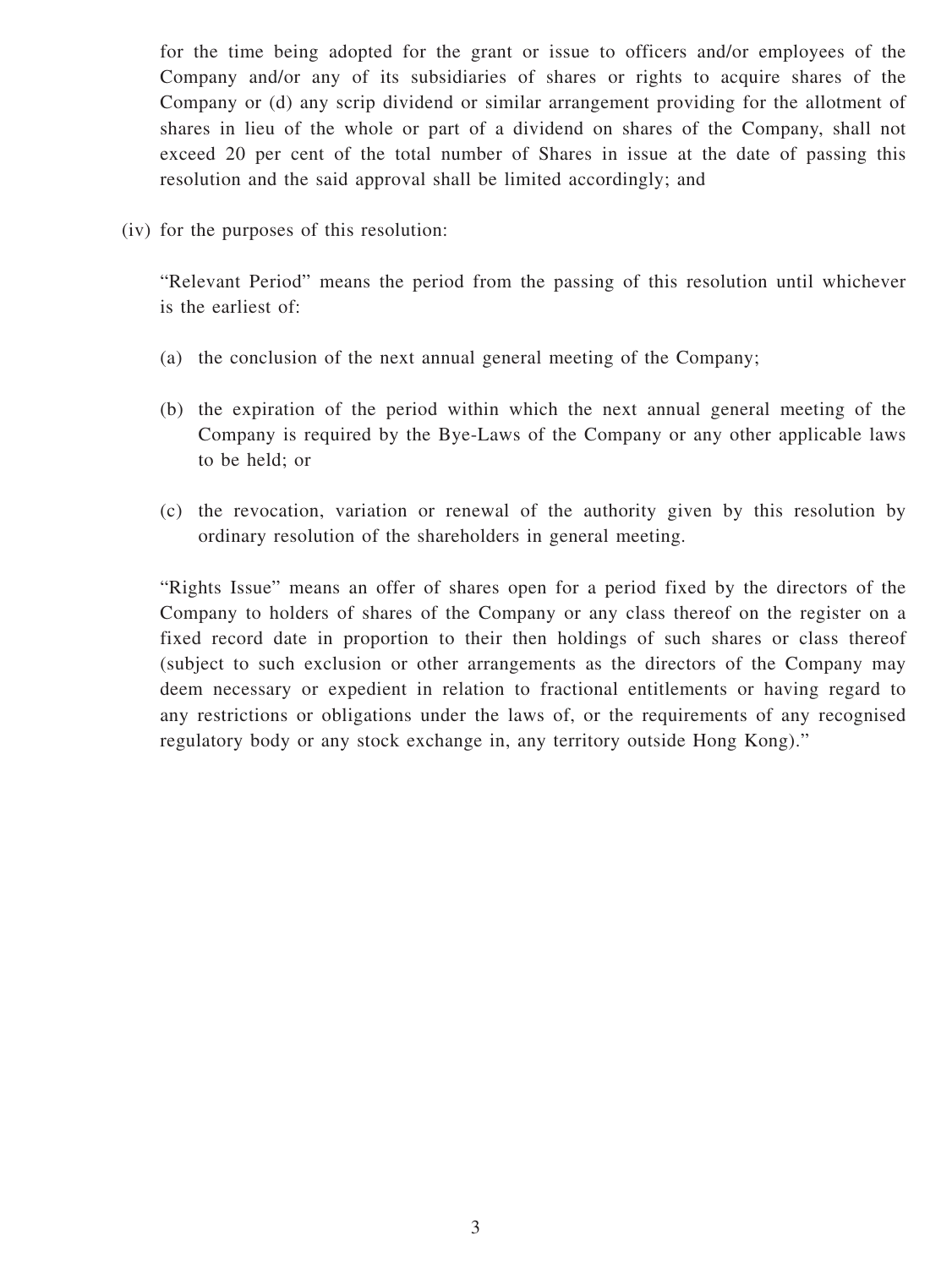(C) "**THAT** conditional upon the ordinary resolutions Nos. 4(A) and 4(B) above being passed, the general mandate granted to the directors of the Company to allot, issue and deal with additional Shares pursuant to ordinary resolution No. 4(B) be and is hereby extended by the addition thereto of a number of Shares representing the total number of Shares repurchased by the Company under the authority granted pursuant to ordinary resolution No. 4(A) provided that such number of Shares shall not exceed 10% of the total number of the Shares in issue as at the date of passing the said resolution."

> By order of the Board **Caroline Chong** *Company Secretary*

Hong Kong, 17 July 2018

The directors of the Company as at the date hereof:

#### *Executive Directors:*

Chumphol Kanjanapas (also known as Joseph C. C. Wong) *(Chairman and Chief Executive Officer)* and Wallace Kwan Chi Kin *(Chief Financial Officer)*

*Non-Executive Directors:*

Wu Chun Sang *(independent)*, Lawrence Wu Chi Man *(independent)* and Agnes Kwong Yi Hang *(independent)*

*Principal office:* 27/F., Stelux House 698 Prince Edward Road East San Po Kong Kowloon Hong Kong

*Notes:*

- 1. A member entitled to attend and vote at the Annual General Meeting is entitled to appoint one or more proxies to attend and, on a poll, vote on his behalf. A proxy need not be a member of the Company.
- 2. The instrument appointing a proxy and the power of attorney or other authority (if any) under which it is signed, or a notarially certified copy of such power of authority, shall be delivered to the **Company's Hong Kong share registrar, Computershare Hong Kong Investor Services Limited, 17M Floor, Hopewell Centre, 183 Queen's Road East, Hong Kong** not less than 48 hours before the time fixed for holding the Annual General Meeting or any adjourned meeting (i.e. not later than 3:00 p.m. on Wednesday, 22 August 2018).
- 3. Delivery of an instrument appointing a proxy shall not preclude a member from attending and voting in person at the Annual General Meeting or poll concerned and, in such event, the instrument appointing a proxy shall be deemed to be revoked.